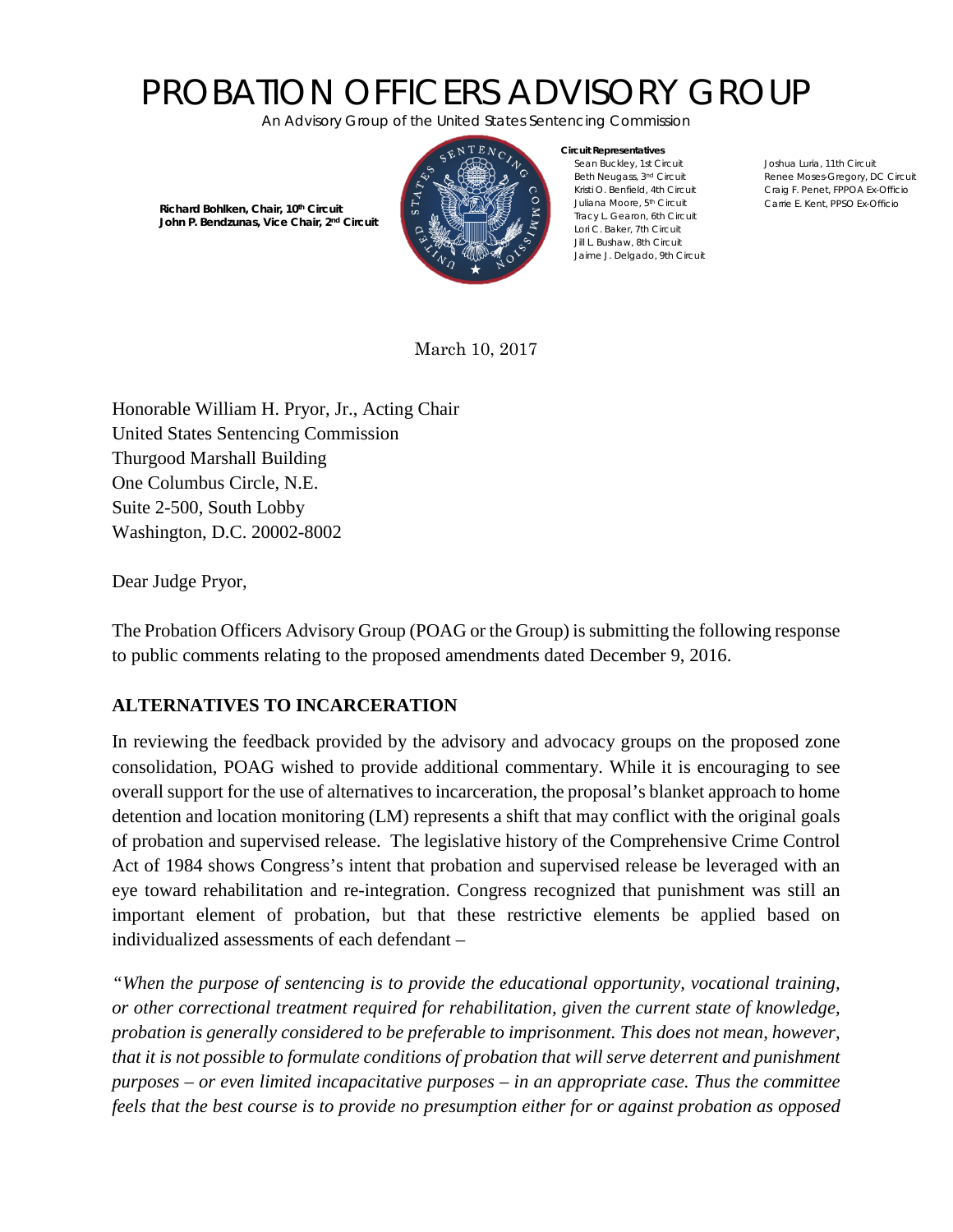*to imprisonment, but to allow the Sentencing Commission and, under its guidelines, the Courts, the full exercise of informed discretion in tailoring sentences to the circumstances of individual cases" (S. Rep. No. 225 at pg. 77).* 

The Congressional record provides much more clarity on the role of punishment and incapacitation in relation to supervised release –

*"The Committee has concluded that the sentencing purposes of incapacitation and punishment would not be served by a term of supervised release – that the primary goal of such a term is to ease the defendant's transition into the community after the service of a long prison term for a particularly serious offense, or to provide rehabilitation to a defendant who has spent a fairly short period in prison for a punishment or other purposes but still needs supervision and training programs after release" (S. Rep. No. 225 at pg. 107).*

POAG believes that authorizing courts to impose home detention within the zoning structure for 12 or even 18 months is a significant policy shift. The Congressional record supports the contention that high intensity interventions such as home detention with LM should be guided by individualized risk and needs assessments rather than a blanket measure that shifts incapacitation and punishment from the Federal Bureau of Prisons to community corrections.

POAG asks that the Sentencing Commission look critically at the resource impact the zone consolidation would have on the United States Probation system and engage with the Administrative Office of the United States Courts in fully understanding LM policy implications at the national level and in the field. POAG also notes that there is an education gap surrounding the realities and limitations of LM technologies and encourages the Sentencing Commission to take evidence on what technologies are currently utilized in the field and emerging LM technologies such as smart phone applications. This knowledge will be essential in determining what role LM plays in the future of the Sentencing Guidelines. Finally, the Sentencing Commission may want to explore policy that permits flexibility when supervisees demonstrate sustained compliance in LM programs – stepping down home detention to curfew, or even permitting early termination from LM requirements.

## **CRIMINAL HISTORY ISSUES**

POAG continues to maintain our position that revocation of probation and supervised release should continue to be scored in criminal history application based upon the reasons noted in our paper dated February 21, 2017. POAG members reviewed the submissions of the other advisory groups, and decided a response was needed regarding support for the amendment that removes USSG §4A1.2(k), proposals that revocations based upon technical violations should not be considered, and proposals that revocations based upon new criminal conduct should be addressed through a potential departure motion pursuant to USSG §4A1.3 (Departures Based on Inadequacy of Criminal History Category).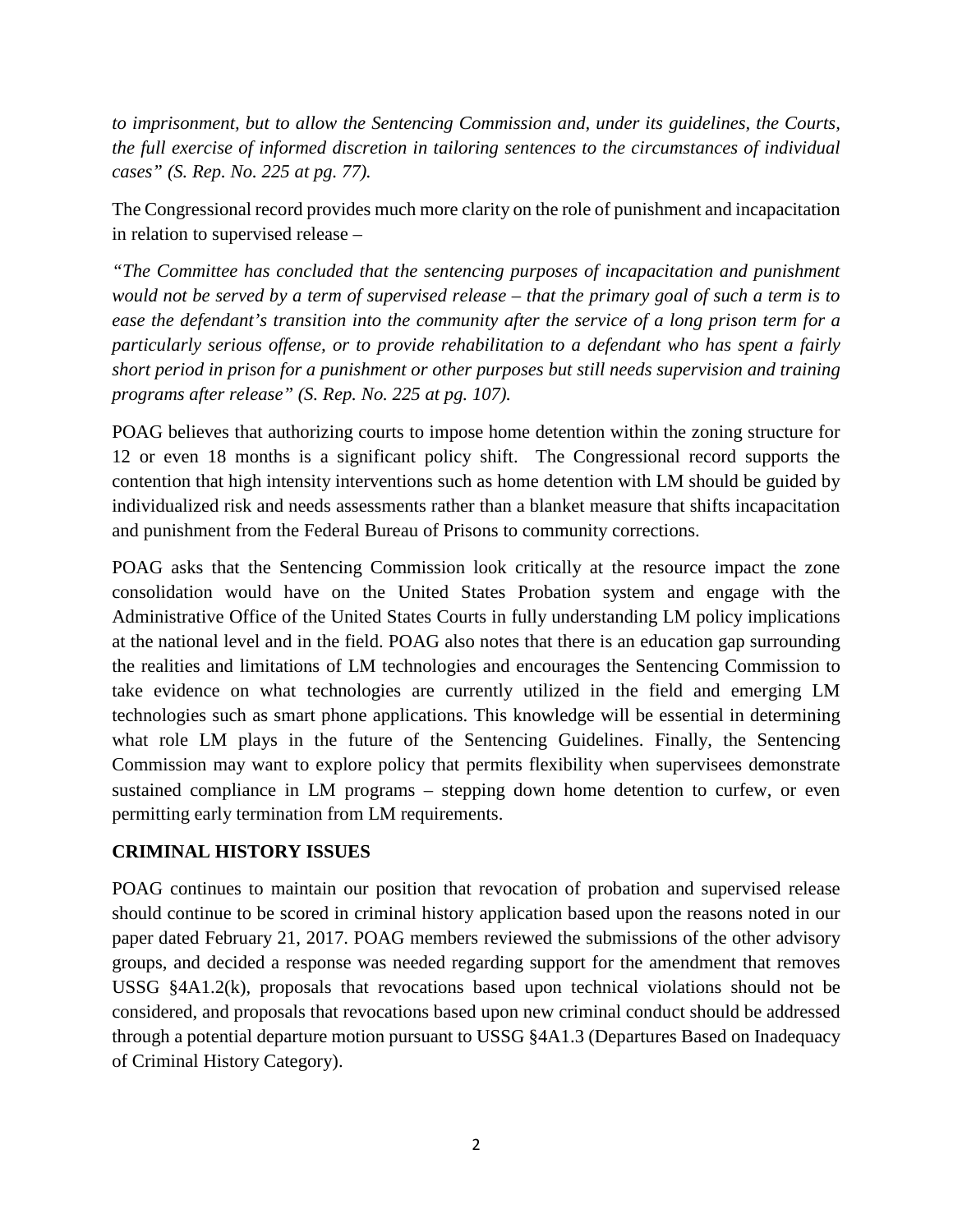As indicated in the Chapter Four Introductory Commentary, the defendant's history of criminal behavior is an indicator of his likelihood of recidivism. A court imposes conditions of supervision to aid the defendant in their rehabilitation, to promote respect for the law, to provide just punishment for the offense and to protect the public from further crimes of the defendant. When a defendant abides by these conditions, his or her compliance increases that defendant's likelihood of successful rehabilitation. In contrast, the defendant's history of revocation, where the defendant has breached the Court's trust by not following through with court-imposed conditions, is a clear indication of his or her likelihood of recidivism.

Additionally, USSG §4A1.2(k), as written, has continuity with the other sections of the guidelines. Chapter Five provides the courts with guidance on imposing conditions of probation and of supervised release. Chapter Seven exists to provide guidance to the courts on sentencing a defendant for violating the conditions of probation or supervised release. Both Chapters Five and Seven reflect the Sentencing Commission's serious consideration of issues of rehabilitation. The proposed amendment to USSG §4A1.2(k) sends a clear message to defendants that their conduct on probation or supervised release can have an impact on their future beyond the consequences imposed for the violation, which is well supported by the rest of the guidelines. Removing the accountability created under USSG §4A1.2(k) could send mixed messages about the seriousness of abiding by probation and supervised release conditions.

When determining what factors are relevant in criminal history scoring or a departure motion, strong consideration should be given to whether the information is routinely available in court records. With regard to probation revocations, in some cases, the only information available from court records is that a term of probation was revoked, with no available information regarding the basis for the revocation. In other cases, the violations alleged are known, but the order revoking probation does not consistently or even normally specify which violations the court relied on when revoking the term of probation. Variations in record-keeping across courts and jurisdictions makes it difficult to differentiate the factual basis of a revocation-whether it is technical or a law violation. For this reason, POAG disagrees with the proposal to consider the type of revocation or distinguishing revocations based upon technical violations from revocations based upon new criminal conduct, because the information needed is not consistently available.

Further, it was suggested that the Sentencing Commission consider the structure of Chapter Seven in determining what constitutes a revocation for a serious violation, including consideration if the revocation basis would qualify as a Grade A or Grade B. Notwithstanding the impractical amount of resources it would take to consider Chapter Seven with regard to each and every state probation revocation, as noted above, POAG believes there is generally not sufficient information available to consider Chapter Seven for prior probation revocation sentences.